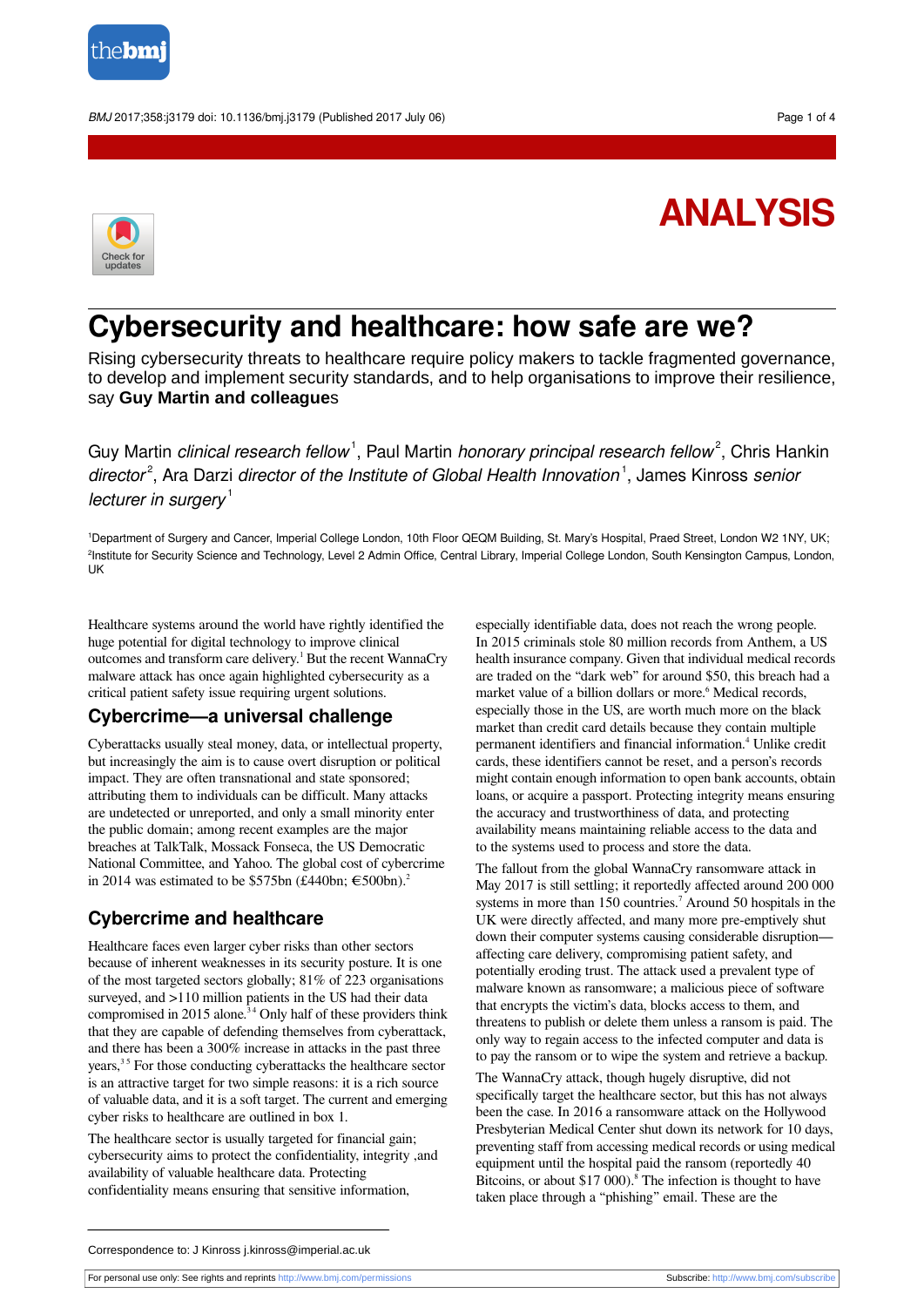#### **Box 1: Common and emerging cyber threats in healthcare**

Data theftfor financial gain-stealing personal data for the purposes of monetary gain; for example, names, addresses, social security details, financial information

Data theft for impact—theft and public release of sensitive medical information; for example, celebrities, politicians, or other high profile people

Ransomware—using malware to block users from their data or systems or to delete data unless a fee is paid

Data corruption—deliberate corruption of data , such as altering test results, for political or personal gain

Denial of service attacks—disruption of a network or system by flooding it with superfluous requests, motivated by blackmail, revenge, or activism

Business email compromise—creating fake personal communications for financial gain; for example, obtaining fraudulent payments or personal information

The unwitting insider—substantial disruption to systems or the loss of data owing to the unintentional actions of staff using outdated and at-risk systems

commonest means of delivering malware and are hard to defend against. Even in security conscious organisations, the click rate on a well crafted phishing email can be up to 30%.<sup>4</sup> Ransomware has affected other hospitals: one English hospital was forced to cancel all operations and transfer patients for two days in  $2016$ ,  $910$  and Boston Children's Hospital and hospitals in Germany have also been targeted.<sup>11</sup> Freedom of information requests in the UK found that in 2015-16 up to half of NHS trusts were hit by ransomware in the preceding year. <sup>12</sup> Despite these well publicised attacks and the availability of security patches, the warnings went largely unheeded resulting in the major disruption caused by WannaCry.

Although the healthcare sector is usually targeted for financial gain, other motives have also been reported. In 2016 1.28 million records from the Australian Red Cross Blood Service that contained large amounts of sensitive information, including donors' at-risk sexual behaviour, were posted on a public website for no clear motive but to expose security flaws.<sup>913</sup> Cyberattacks are also used for political impact—most notably in the recent attacks against the World Anti-Doping Agency, in which the medical records of prominent athletes were released.<sup>14</sup> Hackers linked to the militant group Islamic State have directly targeted NHS websites for propaganda purposes.<sup>15</sup> Other scenarios in which high profile people are targeted to damage their reputations are easy to imagine.

#### **Why is healthcare so vulnerable?**

The vulnerability of healthcare to cyberattack reflects a combination of factors, notably limited resources, fragmented governance, and cultural behaviours. Compared with other sectors, such as financial services, healthcare has chronically underinvested in information technology (IT) infrastructure. Many NHS organisations spend as little as 1-2% of their annual budget on IT, compared with 4-10% in other sectors,<sup>16</sup> and use many run-on legacy systems that are no longer supported. Indicative of this low level of investment many NHS trusts are still using Windows XP, an operating system that Microsoft stopped supporting in 2014.<sup>17</sup>

In addition, cybersecurity experts are in short supply, and cash strapped healthcare organisations cannot afford to pay the market rate for their services. Fragmented governance is another big problem, leading to a lack of clarity over who is responsible for securing systems and data. The UK healthcare sector comprises many thousands of distinct entities, and clear accountability and responsibility for cybersecurity at a national level are lacking. Finally, the culture of healthcare understandably focuses on caring for patients, even at the expense of security. One symptom of this patient first culture is the widespread sharing of passwords—a practice that makes sense but undermines security.

#### **What does the future hold?**

So far, attacks on healthcare have principally been for financial gain; the integrity of data has not been compromised. But we face the prospect that, intentionally or unwittingly, it will be. Consider the harm that could be caused by altering blood groups or test results.

Another worrying prospect is that of malicious cyberattacks on medical devices. In 2014 more than 300 medical devices were identified as being at risk. 4 In 2016 patients were warned of a vulnerability that could allow hackers to take control of the Animas OneTouch insulin pump. <sup>18</sup> Barnaby Jack, a well known hacker, has shown how to hack a Medtronic insulin pump to deliver a lethal insulin dose with a remote control.<sup>19</sup> Risks such as these seem set to rise with the rapid growth in consumer, wearable, and mobile technologies.<sup>4-21</sup>

Poor cybersecurity also has major financial and reputational risks for healthcare. Every European institution, including healthcare providers, should be thinking about the implications of the General Data Protection Regulation, which comes into effect in 2018. Among other things, the regulation makes it mandatory to report security breaches within 72 hours; non-compliance can result in a fine of up to €20m or 4% of annual global turnover. <sup>22</sup> The UK has had little central guidance or leadership on how organisations can meet these responsibilities. Another worry is that large scale compromises of patient data might undermine public confidence, making patients more reluctant to share their data with clinicians or researchers. 23 24

## **What can the healthcare sector do?**

Cybersecurity can never be 100% effective, and the threat to healthcare is an unavoidable new reality. But individuals and organisations can take practical steps to protect themselves and to reduce the effects of an attack.

An ultimate aim of cybersecurity should be to strengthen resilience. Resilient organisations are less likely to have their security breached and suffer less harm when breaches do occur. A simple approach to improving resilience is by maintaining secure and up-to-date backups so that an attack will not result in the permanent loss of data. In the case of a cyberattack on Papworth Hospital in 2016, a ransomware infection fortuitously happened just after the daily backup, so no data were lost.<sup>25</sup> More generally, good cybersecurity should be incorporated into the design of new IT projects from the outset and should be inherent in all healthcare systems. Security that is bolted on, or worse still, thought about only after a major incident is often more expensive and less effective.

Another mechanism for enhancing resilience is insurance—a rapidly growing business with global sales of \$2.75bn in 2015.<sup>26</sup>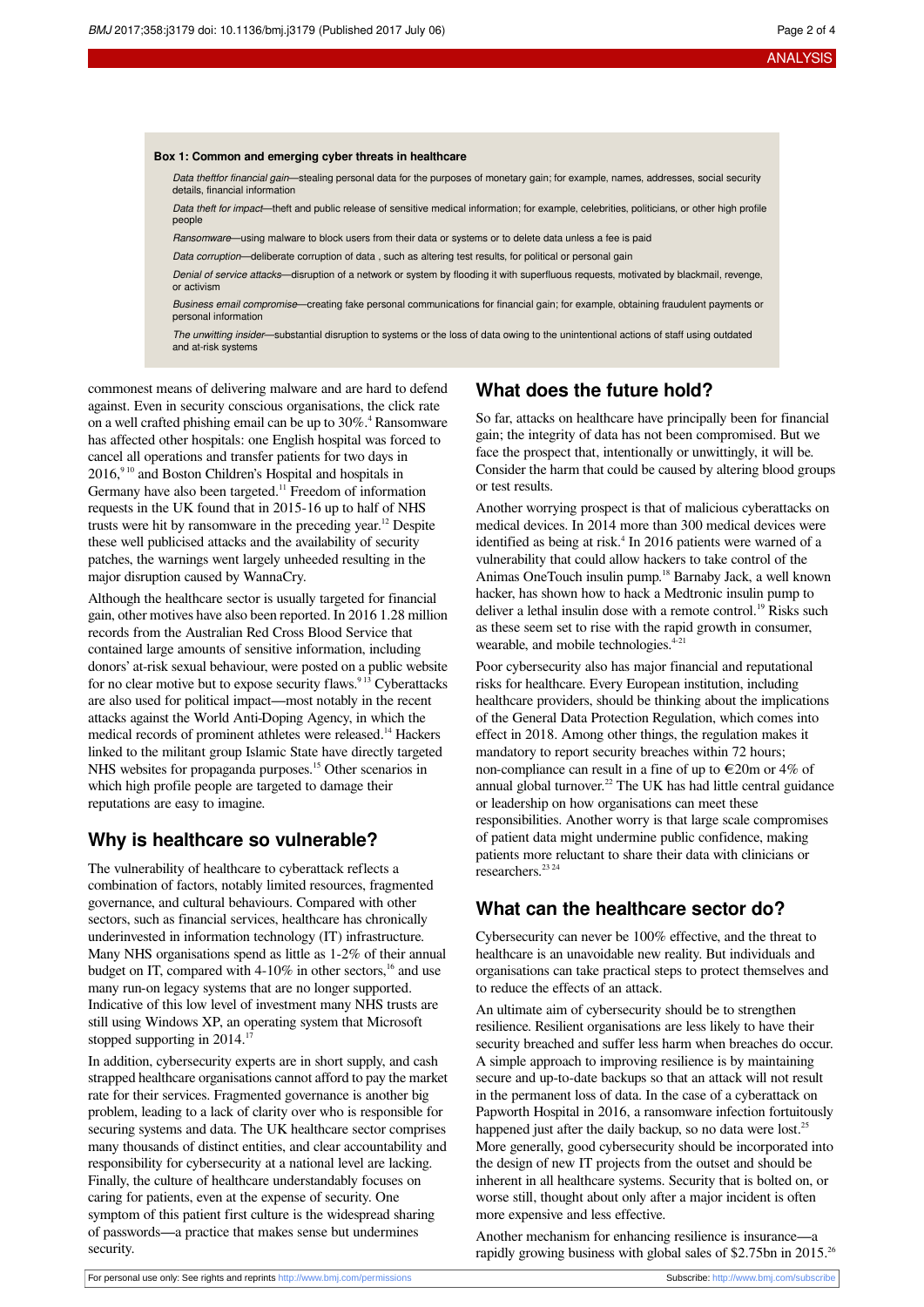The rising costs might cause insurance companies to tread with caution in future, but the right insurance regime can drive improvements by providing financial incentives for organisations to take better care of themselves. Healthcare providers need to find cost effective ways to protect themselves against the potentially crippling costs of cyberattacks, in much the same way as they do with the costs of clinical negligence. Cybersecurity can be further bolstered by national support for incident management, organisational preparedness, and threat advice. The mechanisms for providing such support are beginning to emerge—for example, the CareCERT initiative the UK. $27$ 

In addition to strengthening resilience, we need to develop common security standards that are relevant to the healthcare sector. Many general standards exist for cybersecurity, such as the CIS Critical Controls,<sup>28</sup> NIST 800-53,<sup>29</sup> and ISO27001.<sup>30</sup> The UK National Cyber Security Centre offers expert guidance on how organisations can protect themselves and grow resilience, including their "10 steps to cybersecurity" (box 2).<sup>31</sup> These principles are linked to the UK government's Cyber Essentials Scheme, which provides guidance and an entry level assurance framework to help mitigate common risks. <sup>32</sup> Standards are only helpful if they are relevant and are used. Currently, no standards are specifically designed for the healthcare sector and none is routinely or consistently applied. Fragmented governance, huge interconnectivity, widespread access, the lack of regulatory pressure on security, and limited resources indicate a need for healthcare specific cybersecurity standards and solutions.

US Congress recently established a task force to assess how the healthcare sector can protect itself from cyberattack, streamline its leadership and create incentives for organisations to update their networks. <sup>33</sup> For the NHS to apply these lessons, NHS Digital must take ownership and responsibility, deploying practices well established in other industries, such as penetration testing, and developing sector specific standards so that local resilience can be objectively measured, assessed, and benchmarked. Moreover, it must develop a national prevention strategy, consider introducing a centralised "cash for clunkers" programme to provide organisations with additional funding or incentives to replace outdated hardware and systems, and be empowered to create and mandate local and national response plans for cyber major incidents. Cybersecurity preparedness and resilience must also be integrated into local and national quality metrics—for example, through the Care Quality Commission, to drive improvements and to explicitly hold local and national leaders to account.

## **Conclusions**

The healthcare sector is complex, fragmented, and chronically short of resources, yet it holds large amounts of sensitive and valuable data in vulnerable systems. Cybersecurity is not just about protecting data; it is fundamental for maintaining the safety, privacy, and trust of patients. Effective cybersecurity must become an integral part of healthcare systems, a pillar of regulation, and the subject of future research strategies. We must urgently develop practical standards and solutions that are specific to the healthcare sector, agree clear lines of responsibility and governance, and commit appropriate resources to the provision of adequate security.

Contributors and sources: Guy Martin is a surgeon and clinical research fellow in the department of surgery at Imperial College London. James Kinross is a surgeon and senior lecturer in the department of surgery

at Imperial College. Paul Martin is honorary principal research fellow at the Institute for Security Science and Technology at Imperial College London and adviser to Context Information Security. Chris Hankin is the director of the Institute for Security Science and Technology and professor of computing science at Imperial College London. Ara Darzi is the Paul Hamlyn chair of surgery at Imperial College London. James Kinross, the corresponding author is the guarantor of the article.

Competing interests: The authors have read and understood BMJ policy on declaration of interests and declare no conflicts of interest.

- Institute of Medicine. Crossing the Quality Chasm: A New Health System for the 21st Century. National Academies Press, 2001.
- 2 Center for Strategic and International Studies and McAfee. The global cost of cybercrime: economic impact of cybercrime II. 2014. https://www.mcafee.com/de/resources/reports/ rp-economic-impact-cybercrime2.pdf
- 3 KPMG. Health care and cyber security: increasing threats require increased capabilities. 2015. https://assets.kpmg.com/content/dam/kpmg/pdf/2015/09/cyber-health-care-surveykpmg-2015.pdf
- Institute for Critical Infrastructure Technology. Hacking healthcare in 2016: lessons the healthcare industry can learn from the OPM breach. 2016. [http://icitech.org/wp-content/](http://icitech.org/wp-content/uploads/2016/01/ICIT-Brief-Hacking-Healthcare-IT-in-2016.pdf) [uploads/2016/01/ICIT-Brief-Hacking-Healthcare-IT-in-2016.pdf](http://icitech.org/wp-content/uploads/2016/01/ICIT-Brief-Hacking-Healthcare-IT-in-2016.pdf).
- 5 TrapX Security Inc. Health care cyber breach research report for 2016. 2017. [http://deceive.](http://deceive.trapx.com/rs/929-JEW-675/images/Research_Paper_TrapX_Health_Care.pdf) [trapx.com/rs/929-JEW-675/images/Research\\_Paper\\_TrapX\\_Health\\_Care.pdf](http://deceive.trapx.com/rs/929-JEW-675/images/Research_Paper_TrapX_Health_Care.pdf)
- 6 Abelson R, Goldstein M. Anthem hacking points to security vulnerabilities of healthcare industry. New York Times 2015[.http://www.nytimes.com/2015/02/06/business/experts](http://www.nytimes.com/2015/02/06/business/experts-suspect-lax-security-left-anthem-vulnerable-to-hackers.html?_r=0)[suspect-lax-security-left-anthem-vulnerable-to-hackers.html?\\_r=0](http://www.nytimes.com/2015/02/06/business/experts-suspect-lax-security-left-anthem-vulnerable-to-hackers.html?_r=0)
- 7 Scott M, Wingfield N. Hacking attack has security experts scrambling to contain fallout. New York Times 2017. https://www.nytimes.com/2017/05/13/world/asia/cyberattacksonline-security-.html.
- 8 Winton R. Hollywood hospital pays \$17,000 in bitcoin to hackers; FBI investigating, Los Angeles Times 2016[.http://www.latimes.com/business/technology/la-me-ln-hollywood](http://www.latimes.com/business/technology/la-me-ln-hollywood-hospital-bitcoin-20160217-story.html)[hospital-bitcoin-20160217-story.html](http://www.latimes.com/business/technology/la-me-ln-hollywood-hospital-bitcoin-20160217-story.html)
- 9 Mansfield-Devine S. In brief. Comput Fraud Secur 2016;358:4[doi:10.1016/S1361-3723\(](http://dx.doi.org/10.1016/S1361-3723(16)30097-5) [16\)30097-5.](http://dx.doi.org/10.1016/S1361-3723(16)30097-5)
- 10 Evenstad L. No NHS trust recovers after cyber attack. Comput Wkly 2016.[http://www.](http://www.computerweekly.com/news/450402278/NHS-trust-recovers-after-cyber-attack) [computerweekly.com/news/450402278/NHS-trust-recovers-after-cyber-attack](http://www.computerweekly.com/news/450402278/NHS-trust-recovers-after-cyber-attack).
- 11 Cyber Security Intelligence. Easy: hackers taken down a hospital. 2016.https://www. cybersecurityintelligence.com/blog/easy-hackers-take-down-a-hospital-1566.html.
- 12 Mansfield-Devine S. Ransomware: taking businesses hostage. Netw Secur 2016;358:8-17. 13 Australian Red Cross Blood Service. Press Release 2016. [http://www.donateblood.com.](http://www.donateblood.com.au/media/news/blood-service-apologises-donor-data-leak)
- [au/media/news/blood-service-apologises-donor-data-leak](http://www.donateblood.com.au/media/news/blood-service-apologises-donor-data-leak) 14 BBC. Wiggns and Froome medical recrds released by "Russian hackers." 2016[.http://](http://www.bbc.co.uk/news/world-37369705)
- [www.bbc.co.uk/news/world-37369705](http://www.bbc.co.uk/news/world-37369705). 15 Sengupta K. Isis-linked hackers attack NHS websites to show gruesome Syrian civil war
- images. Independent 2017[.http://www.independent.co.uk/news/uk/crime/isis-islamist](http://www.independent.co.uk/news/uk/crime/isis-islamist-hackers-nhs-websites-cyber-attack-syrian-civil-war-images-islamic-state-a7567236.html)[hackers-nhs-websites-cyber-attack-syrian-civil-war-images-islamic-state-a7567236.html](http://www.independent.co.uk/news/uk/crime/isis-islamist-hackers-nhs-websites-cyber-attack-syrian-civil-war-images-islamic-state-a7567236.html) 16 Mai H, Speyer B. Banking and technology snapshot: digital economy and structural
- change. 2012. https://www.dbresearch.com/PROD/DBR\_INTERNET\_ENPROD/ PROD0000000000299039.pdf
- 17 Millman R. Nine in 10 NHS trusts still use Windows XP. ITPro 2016.[http://www.itpro.co.](http://www.itpro.co.uk/public-sector/27740/nine-in-10-nhs-trusts-still-use-windows-xp) [uk/public-sector/27740/nine-in-10-nhs-trusts-still-use-windows-xp](http://www.itpro.co.uk/public-sector/27740/nine-in-10-nhs-trusts-still-use-windows-xp)
- 18 Finkle J. Johnson and Johnson letter on cyber bug in insluin pump. Reuters 2016.[http://](http://uk.reuters.com/article/us-johnson-johnson-cyber-insulin-pumps-t-idUKKCN12414G) [uk.reuters.com/article/us-johnson-johnson-cyber-insulin-pumps-t-idUKKCN12414G.](http://uk.reuters.com/article/us-johnson-johnson-cyber-insulin-pumps-t-idUKKCN12414G)
- Parmar A. Hacker shows off vulnerabilities of wireless insulin pumps. MedCity News. 2012.[http://medcitynews.com/2012/03/hacker-shows-off-vulnerabilities-of-wireless-insulin](http://medcitynews.com/2012/03/hacker-shows-off-vulnerabilities-of-wireless-insulin-pumps/)[pumps/](http://medcitynews.com/2012/03/hacker-shows-off-vulnerabilities-of-wireless-insulin-pumps/).
- 20 Food and Drug Administration. Cybersecurity. 2016[.http://www.fda.gov/MedicalDevices/](http://www.fda.gov/MedicalDevices/DigitalHealth/ucm373213.htm) [DigitalHealth/ucm373213.htm](http://www.fda.gov/MedicalDevices/DigitalHealth/ucm373213.htm)
- 21 Finkle J. New rules for avoiding cyber bugs in medical devices. Sci Am 2016.https://www. scientificamerican.com/article/new-rules-for-avoiding-cyber-bugs-in-medical-devices/
- 22 Information Commissioner's Office. Overview of the General Data Protection Regulation (GDPR). 2017. https://ico.org.uk/for-organisations/data-protection-reform/overvie gdpr/.
- 23 Papoutsi C, Reed JE, Marston C, Lewis R, Majeed A, Bell D. Patient and public views about the security and privacy of Electronic Health Records (EHRs) in the UK: results from a mixed methods study. BMC Med Inform Decis Mak 2015;358:86.. [doi:10.1186/](http://dx.doi.org/10.1186/s12911-015-0202-2) [s12911-015-0202-2](http://dx.doi.org/10.1186/s12911-015-0202-2) [pmid:26466787](http://www.ncbi.nlm.nih.gov/pubmed/?term=26466787).
- 24 National Data Guardian. Review of data security, consent and opt-outs. 2016. https:// www.gov.uk/government/publications/review-of-data-security-consent-and-opt-outs
- 25 Muncaster P. NHS Trust suspends operations after major cyber incident. Infosecurity. 2016.<http://www.infosecurity-magazine.com/news/nhs-trust-suspends-operations/> .
- 26 PriceWaterhouseCoopers. Insurance 2020: reaping the dividends of cyber resiliance. 2016. [http://www.pwc.com/gx/en/industries/financial-services/insurance/publications/](http://www.pwc.com/gx/en/industries/financial-services/insurance/publications/insurance-2020-cyber.html) [insurance-2020-cyber.html](http://www.pwc.com/gx/en/industries/financial-services/insurance/publications/insurance-2020-cyber.html)
- 27 Mansfield-Devine S. New NHS security services. Comput Fraud Secur 2016;358:3[doi:10.](http://dx.doi.org/10.1016/S1361-3723(16)30067-7) [1016/S1361-3723\(16\)30067-7](http://dx.doi.org/10.1016/S1361-3723(16)30067-7).
- 28 Centre for Internet Security. Critical Security Controls version6.1. 2017. https://www. cisecurity.org/controls/
- 29 National Institute of Standards and Technology. Framework for improving critical infrastructure cybersecurity. 2014. https://www.nist.gov/sites/default/files/document cyberframework/cybersecurity-framework-021214.pdf
- 30 International Organisation for Standardisation. ISO 27001:2013. 2013. https://www.iso. org/standard/54534.html
- 31 National Cyber Security Centre. 10 steps to cyber security. 2016. https://www.ncsc.gov. uk/guidance/10-steps-cyber-security
- 32 Her Majesty's Goverment (HMG). Cyber essentials. 2015. https://www.gov.uk/government/ publications/cyber-essentials-scheme-overview
- 33 Healthcare Industry Cybersecurity Task Force. Improving cybersecurity in the health industry. 2017. https://www.phe.gov/Preparedness/planning/CyberTF/Documents/ report2017.pdf?mod=djemCybersecruityPro&tpl=cy